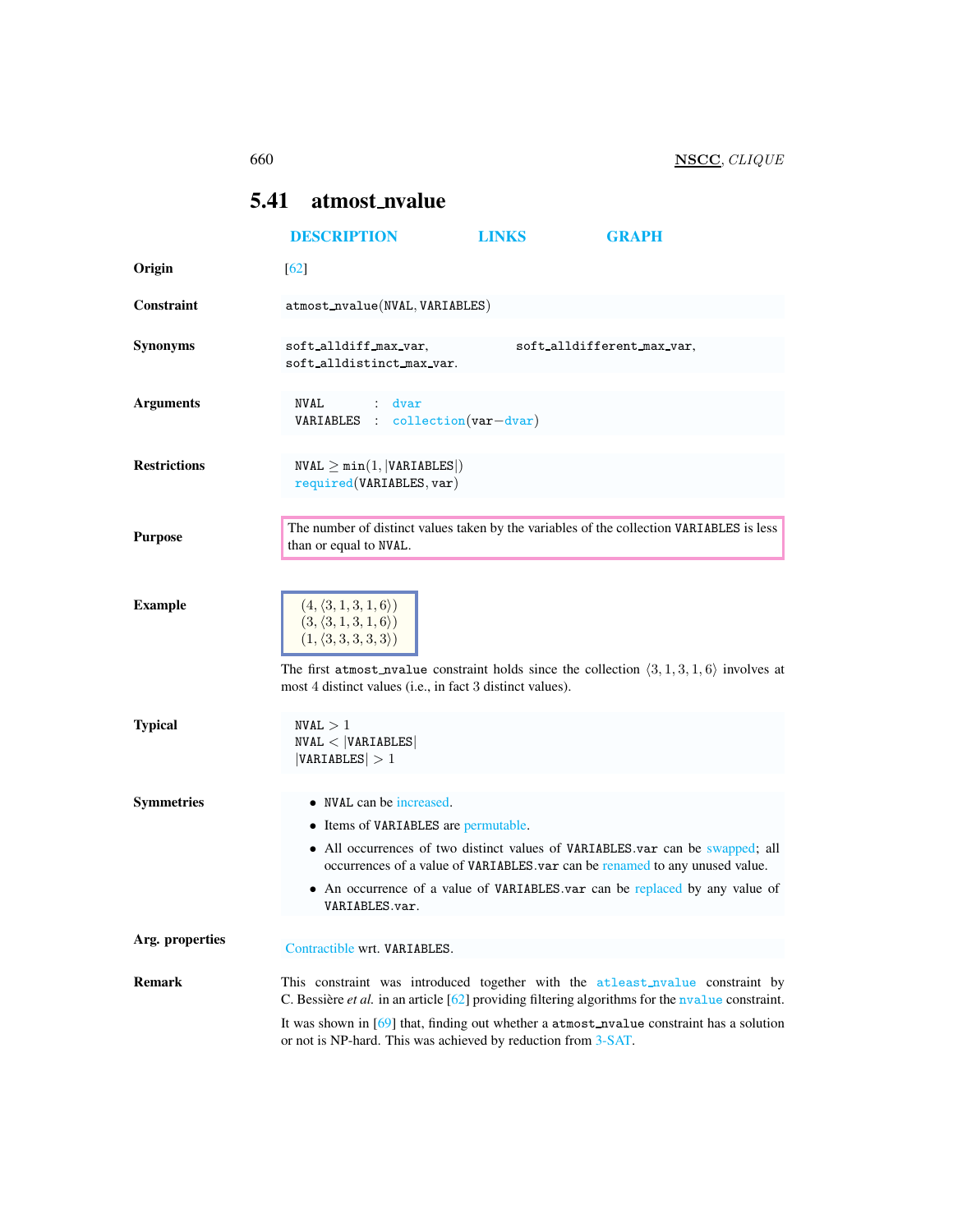# 20050618 661

Algorithm [27] provides an algorithm that achieves bound consistency. [40] provides two filtering algorithms, while [62] provides a greedy algorithm and a graph invariant for evaluating the minimum number of distinct values. [62] also gives a linear relaxation for approximating the minimum number of distinct values.

# Counting

| $\text{Length}(n)$ |   |     |     |      |        |         |           |
|--------------------|---|-----|-----|------|--------|---------|-----------|
| Solutions          | ∸ | 108 | 280 | 8750 | 326592 | 6588344 | 150994944 |

Number of solutions for atmost nvalue: domains  $0..n$ 



# Solution density for atmost\_nvalue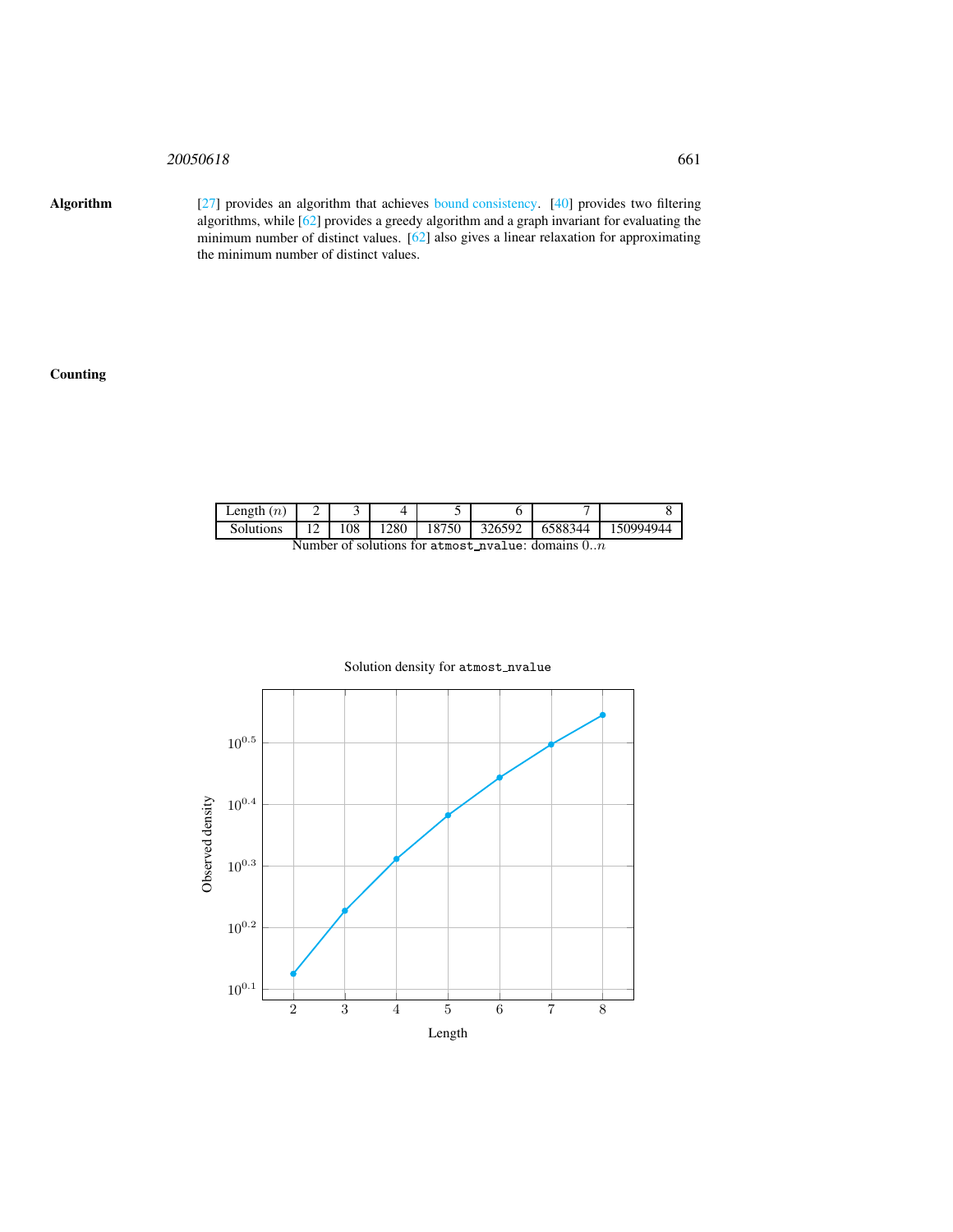

| Length $(n)$ |                | 2                        | 3   | 4    |       | 6      | −       |           |
|--------------|----------------|--------------------------|-----|------|-------|--------|---------|-----------|
| Total        |                | 12                       | 108 | 1280 | 18750 | 326592 | 6588344 | 150994944 |
|              |                | 3                        | 4   |      | 6     |        | 8       | 9         |
|              | ↑              | 9                        | 40  | 145  | 456   | 1309   | 3536    | 9153      |
|              | 3              | -                        | 64  | 505  | 3456  | 20209  | 104672  | 496017    |
| Parameter    | $\overline{4}$ |                          |     | 625  | 7056  | 74809  | 692672  | 5639841   |
| value        |                | $\overline{\phantom{a}}$ |     |      | 7776  | 112609 | 1633472 | 21515841  |
|              | 6              |                          |     |      |       | 117649 | 2056832 | 37603521  |
|              |                |                          |     |      |       |        | 2097152 | 42683841  |
|              | 8              | -                        | -   |      |       |        |         | 43046721  |

Solution count for atmost nvalue: domains  $0.n$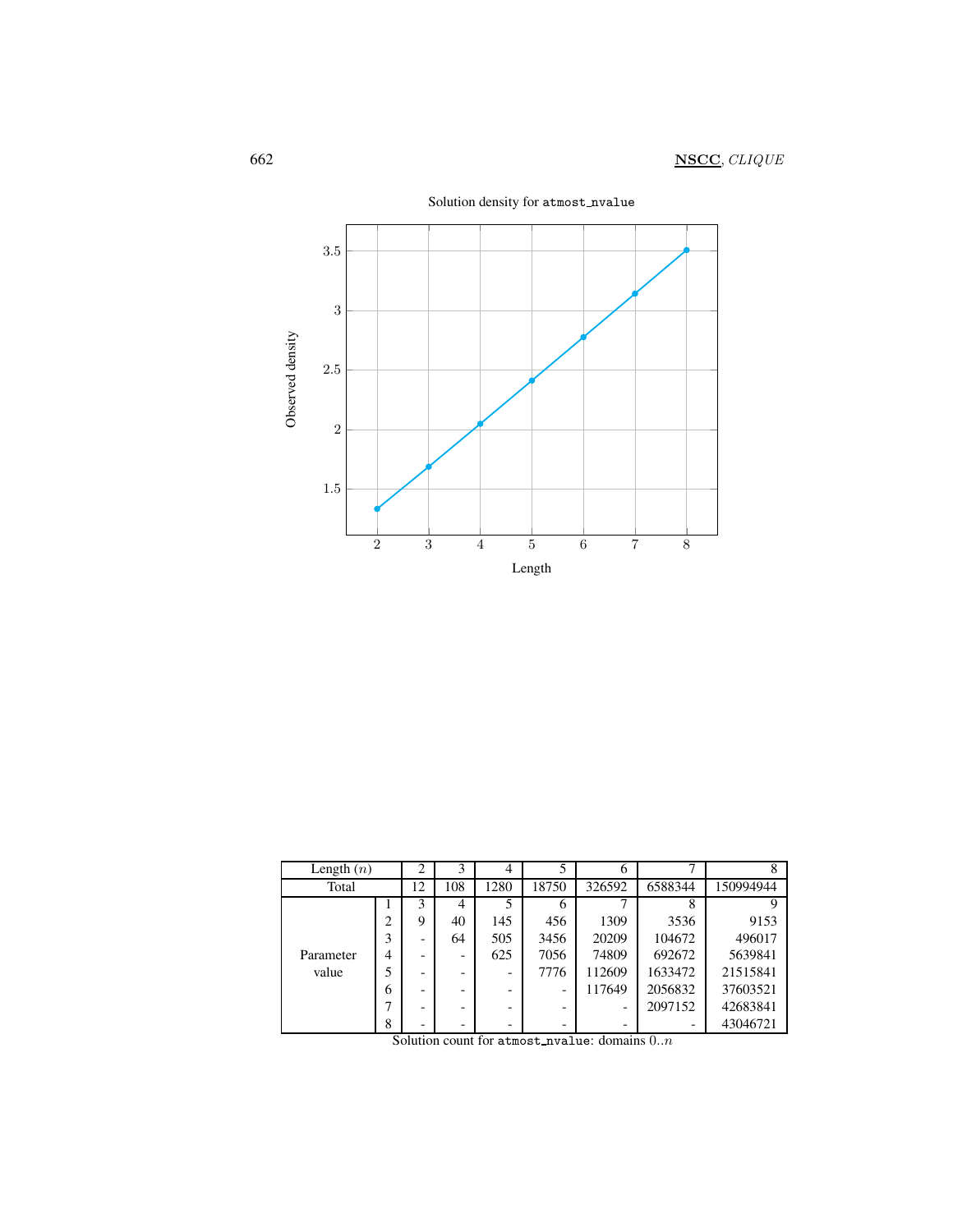

Systems [atMostNValue](http://www.emn.fr/z-info/choco-solver/tex/documentation/choco-doc.pdf) in [Choco](http://choco.emn.fr/).

<span id="page-3-0"></span>

See also comparison swapped: atleast\_nvalue.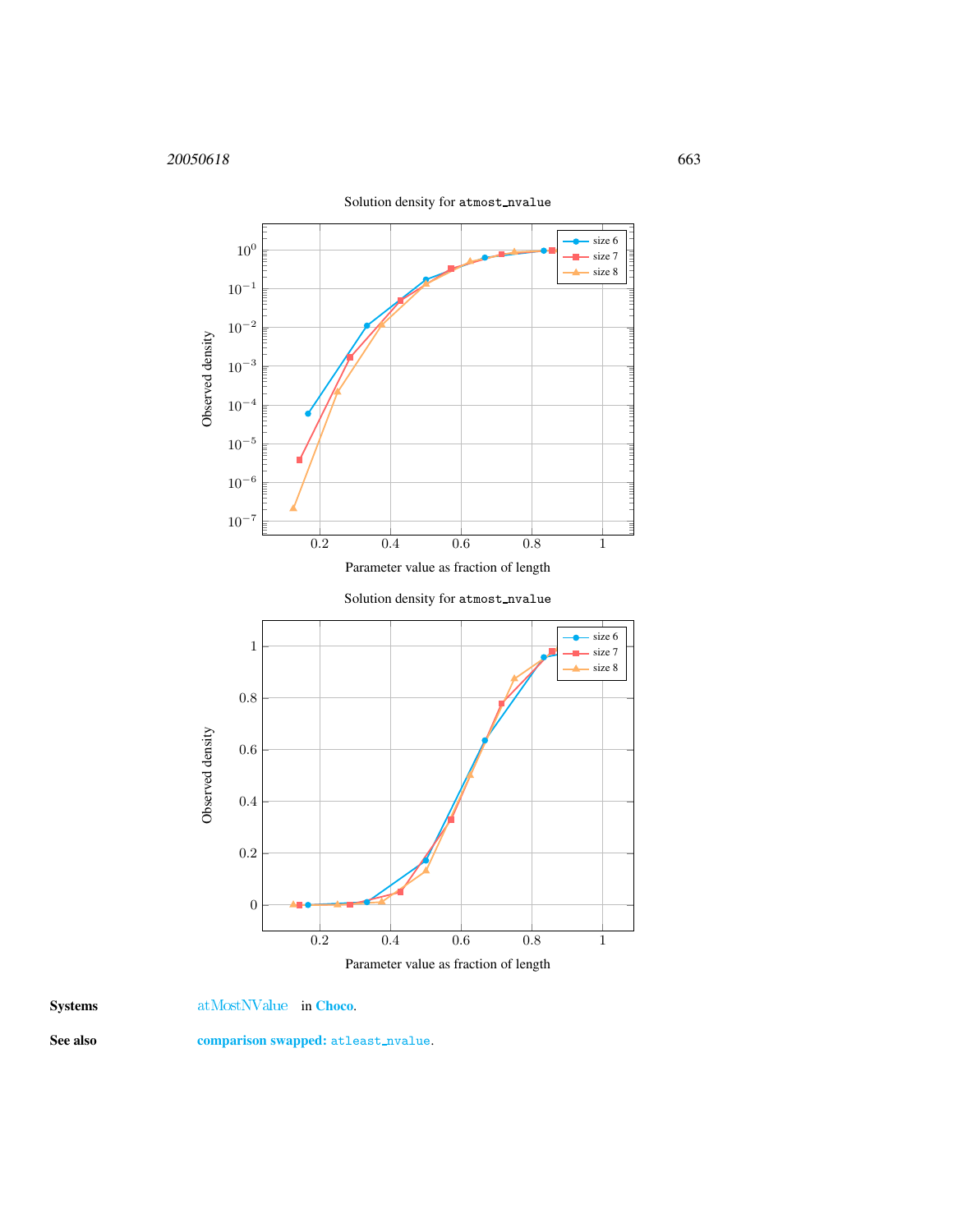$implied by: \text{nvalue} (\leq \text{NVAL}$  *replaced by* = NVAL).

related: soft\_all\_equal\_max\_var, soft\_all\_equal\_min\_ctr, soft all equal min var, soft alldifferent ctr, soft alldifferent var.

# Keywords complexity: 3-SAT.

constraint type: counting constraint, value partitioning constraint.

filtering: bound-consistency.

final graph structure: strongly connected component, equivalence.

modelling: number of distinct equivalence classes, number of distinct values.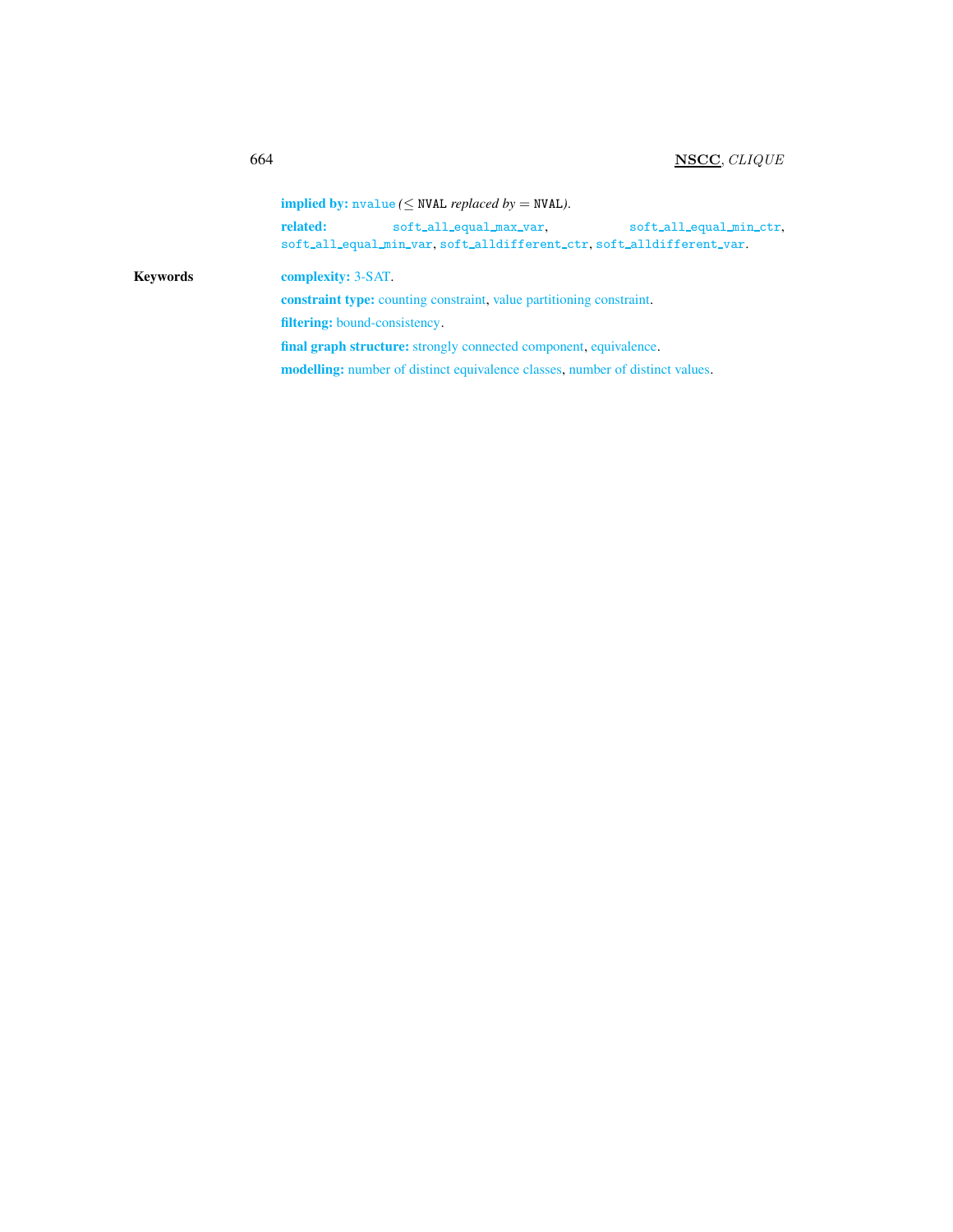# <span id="page-5-0"></span>20050618 665

| Arc input(s)        | VARIABLES                                                                                                                                                                                     |
|---------------------|-----------------------------------------------------------------------------------------------------------------------------------------------------------------------------------------------|
| Arc generator       | $CLIQUE \rightarrow$ collection(variables1, variables2)                                                                                                                                       |
| Arc arity           | 2                                                                                                                                                                                             |
| $Arc$ constraint(s) | $variable$ s1.var = variables2.var                                                                                                                                                            |
| Graph property(ies) | $NSCC$ NVAL                                                                                                                                                                                   |
| <b>Graph class</b>  | <b>EQUIVALENCE</b>                                                                                                                                                                            |
| Graph model         | Parts (A) and (B) of Figure $5.95$ respectively show the initial and final graph associated<br>with the first example of the <b>Example</b> slot. Since we use the <b>NSCC</b> graph property |

with the first example of the Example slot. Since we use the NSCC graph property we show the different strongly connected components of the final graph. Each strongly connected component corresponds to a specific value that is assigned to some variables of the VARIABLES collection. The 3 following values 1, 3 and 6 are used by the variables of the VARIABLES collection.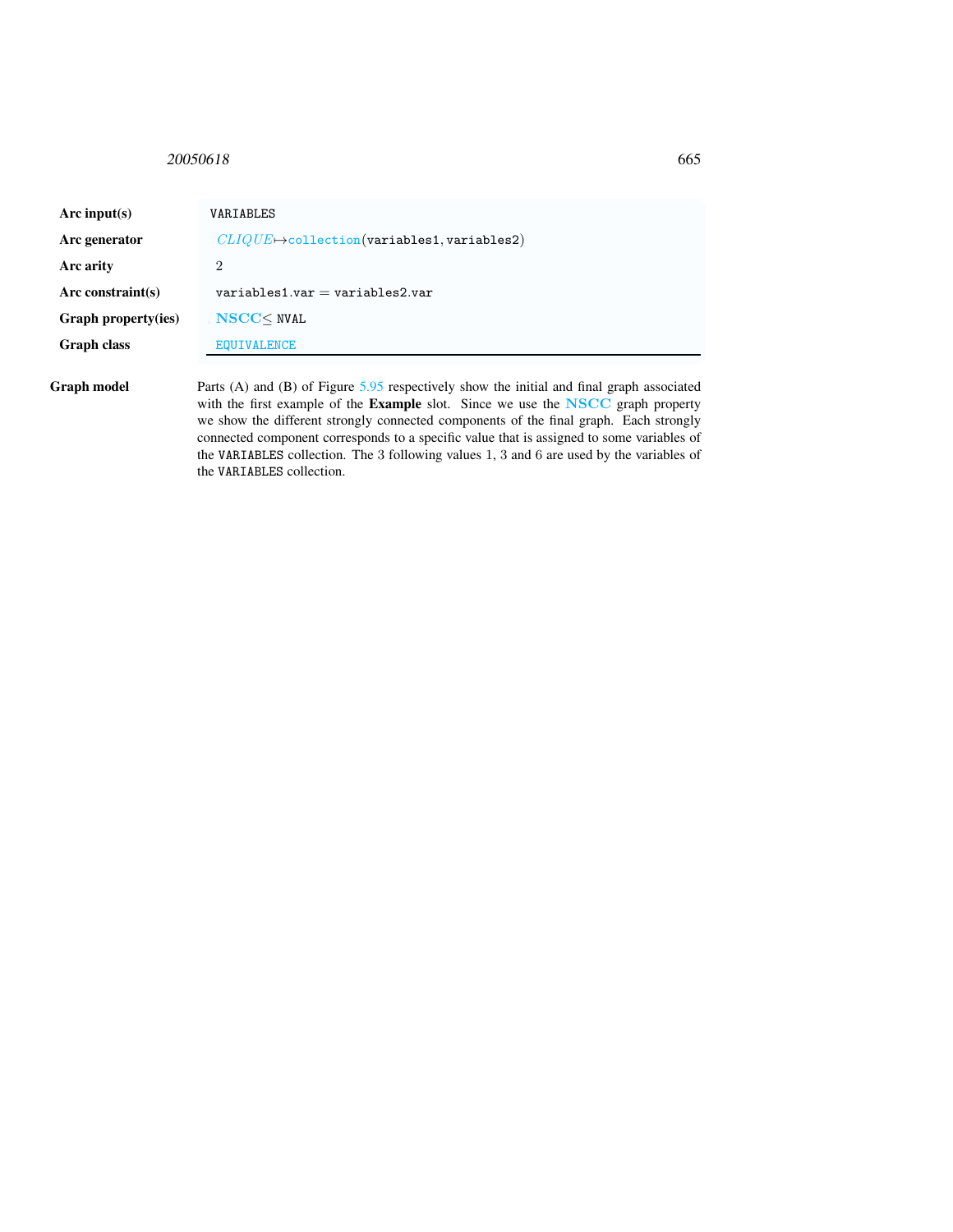





<span id="page-6-0"></span>Figure 5.95: Initial and final graph of the atmost\_nvalue constraint